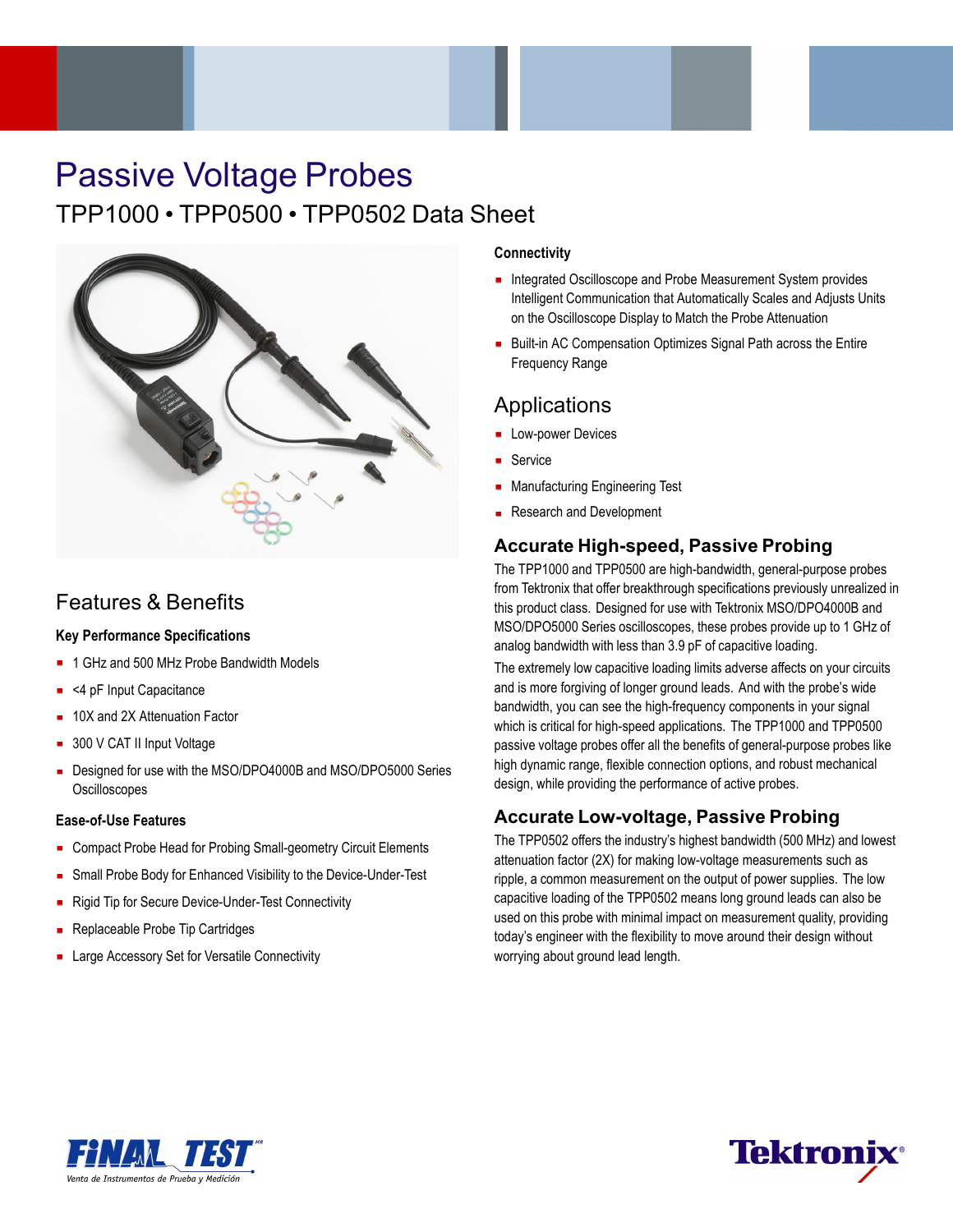### **Characteristics**

| <b>Characteristic</b>            | <b>Description</b>     |
|----------------------------------|------------------------|
| Attenuation                      |                        |
| <b>TPP0500 and</b><br>TPP1000    | 10X                    |
| <b>TPP0502</b>                   | 2X                     |
| Dynamic Range                    | 300 V CAT II           |
| <b>Bandwidth</b>                 |                        |
| TPP500 and<br><b>TPP502</b>      | 500 MHz                |
| TPP1000                          | 1 GHz                  |
| Input Impedance at the Probe Tip |                        |
| TPP1000 and<br><b>TPP0500</b>    | 10 M $\Omega$ , <4 pF  |
| TPP0502                          | 2 M $\Omega$ , 12.7 pF |
| Cable Length                     | 1.3 <sub>m</sub>       |

### **Ordering Information**

#### **TPP1000**

1 GHz, 10X Attenuation Passive Probe with TekVPI™ Interface.

#### **TPP0500**

500 MHz, 10X Attenuation Passive Probe with TekVPI™ Interface.

#### **TPP0502**

500 MHz, 2X Attenuation Passive Probe with TekVPI™ Interface.

#### **Standard Accessories**

| <b>Description</b>                          | <b>Quantity Included</b> | <b>Reorder Part Number</b> |
|---------------------------------------------|--------------------------|----------------------------|
| Certificate of Traceable<br>Calibration     |                          |                            |
| Rigid Tip 3.8 mm                            |                          | 206-0610-00                |
| Flex Ground Spring<br>SHORT 3.8 mm          | $\mathfrak{p}$           | 016-2034-00                |
| Long Ground Spring<br>(2 each, 214-5176-00) | $\mathfrak{p}$           | 016-2028-00                |
| Alligator Ground (6 in.)                    |                          | 196-3521-00                |
| Hook Tip (Regular)                          |                          | 013-0362-00                |
| Hook Tip (Micro)                            |                          | 013-0363-00                |
| IC Cap (Universal) 3.8 mm                   |                          | 013-0366-00                |

#### **Optional Accessories**

| <b>Description</b>                                              | <b>Quantity per Package</b> | <b>Order Part Number</b> |
|-----------------------------------------------------------------|-----------------------------|--------------------------|
| Alligator Ground (12 in.)                                       |                             | 196-3512-00              |
| 6 in. Clip-on Ground<br>Lead (with 0.025 in. pin<br>receptacle) |                             | 196-3198-01              |
| Microcircuit Test Tip                                           |                             | 206-0569-00              |
| Wire, 32 AWG                                                    | Spool                       | 020-3045-00              |
| <b>BNC to Probe Tip Adapter</b>                                 |                             | 013-0367-00              |
| PCB to Probe Tip Adapter,<br>Pack of 10                         |                             | 016-2016-00              |
| Compact Probe Tip<br><b>Chassis Mount Test Jack</b>             |                             | 131-4210-00              |
| Color Bands (set of 4<br>color-coded bands)                     | 1                           | 016-0633-00              |
| <b>Tweeker Tool</b>                                             |                             | 003-1433-02              |

### $C \in$



Product(s) are manufactured in ISO registered facilities.

Distribido Por: www.finaltest.com.mx Calle del Ebano #16625 Tijuana B.C. Mexico Tel. (664)681-1130 Tel. 01800 027-4848 ventas@final-test.net